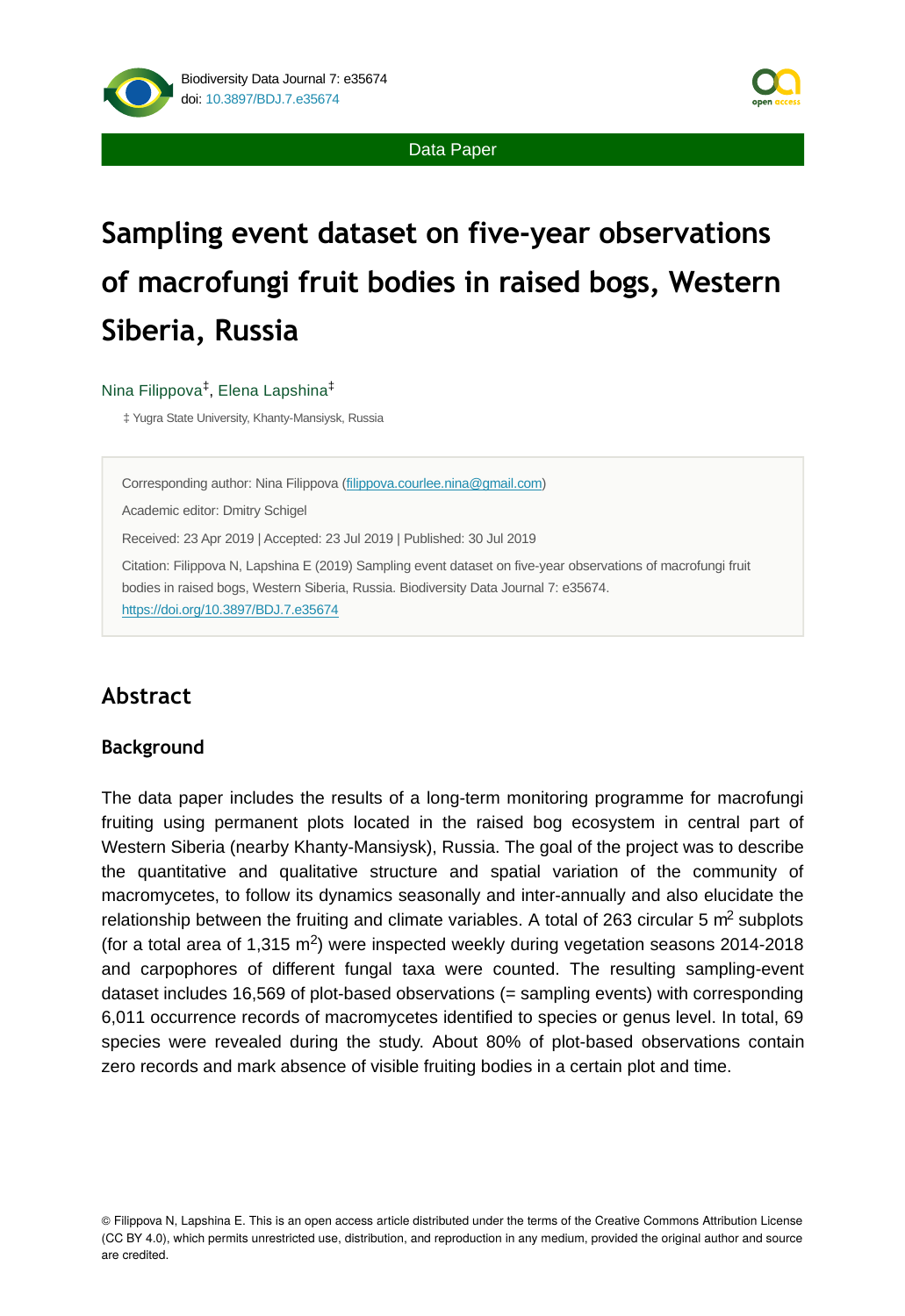#### **New information**

This is the first sampling-event dataset on plot-based observations of macrofungi published in GBIF and the first long-term series of macrofungi monitoring in a raised bog ecosystem accomplished in Western Siberia. The aim of the data paper publication was to provide the description and the link to the published data in the format of a peer-reviewed journal paper and to provide recognition for the effort by means of a scholarly article (based on Data paper definition published at <https://www.gbif.org/en/data-papers>).

# **Keywords**

Macrofungi, plot-based protocol, peatlands, phenology, permanent monitoring

# **Introduction**

Ombrotrophic raised peatlands (bogs) are unique ecosystem types with special flora and microbial composition and which store large amounts of terrestrial carbon, yet these ecosystems are vulnerable and lost in many countries due to peat excavation and drainage (Vitt and Wieder 2006). The peatland mycobiota is relatively poor by species number, but rich in habitat-specific species playing sufficient role in decomposition of the upper aerated peat layer. Macrofungi are important components of the peatland mycobiota, playing a key role of saprotrophs and forming mycorrhizal relationships with plants (Thormann 2006). The classical methods of direct observation of fruiting structures using permanent plots is essential to comprehend the spatial and temporal scales of the community of macrofungi. The results of long-term observations could reveal several important community characteristics, like species composition and quantitative and qualitative structure, spatial heterogeneity, phenology, inter- and intra-annual community dynamics and ecology of different species.

The protocols for sampling macrofungi using fixed-sized plots have begun to converge in recent years (O'Dell et al. 2004), thus making possible the comparison of different project results and allowing extrapolation of data. On the other hand, development of integrated biodiversity information facilities has opened the possibility of standardised data storage and open access to the accumulated quantitative data, together with the habitat characteristcs where they were collected. The sampling-event dataset type of GBIF allows publication of data on quantitative community assessments, like vegetation transects, bird censuses and freshwater or marine sampling. The assessments of macrofungi community are still absent or rare in GBIF, despite the importance of such data for ecological monitoring and rare species assessment.

Following the standard plot-based protocol (Mueller et al. 2004 - original publication, Mueller et al. 2019- publication of the same protocols at protocols.io) for sampling macrofungi, we considered the sampling event being a single subplot observation on a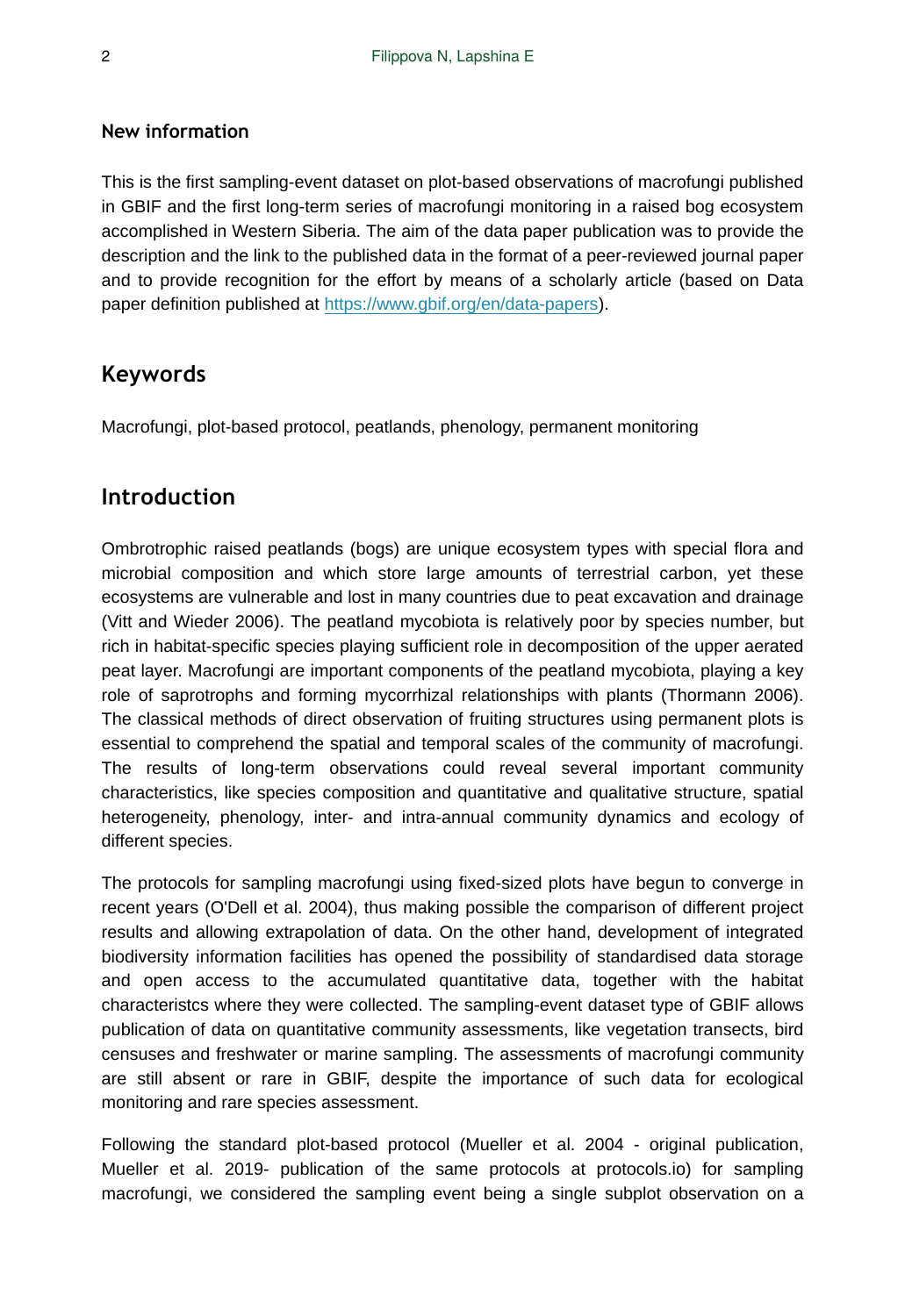particular date where all epigeous carpophores (fruit bodies) of each species inside the subplot were indentified and counted. The subplots had the unique numbers (parentEventID) making possible the enumeration of the accumulated number of sporocarps on each subplot after a number of visits, as well as the study of spatial heterogeneity in relation to habitats. Every subsequent visit of a subplot was uniquely identified by the eventID number (and a date), thus allowing the study of inter- and intraannual dynamics. The resulting dataset includes two tables: the event table with a description of events (micro-plots and dates of observations) and the occurrence table with lists of counted carpophores on each event.

Thereby, the sampling-event dataset of macrofungi observations represents data on fungal community quantitative and spatial structure and its dynamics. These data could be important for studying the whole mycobiota or ecology of particular species, making decisions on specificity of habitats of raised bogs, ecological niches modelling and influence of climatic parameters on macrofungi fruiting.

## **Project description**

**Title:** Plot-based observations of macrofungi in major ecosystem types of taiga zone, Western Siberia

**Personnel:** Nina Filippova, Elena Lapshina

**Study area description:** The area of study is located in the middle taiga zone of Western Siberia. For the purpose of permanent monitoring of fungal communities of local ecosystems, two sites were chosen at about 20 km SW and E from the Khanty-Mansiysk town nearby two field stations of Yugra State University.

**Design description:** The recommended protocols for sampling macrofungi were followed during the project (O'Dell et al. 2004, Mueller et al. 2019). A series of subplots was established in a raised bog (totally 263) (corresponding to two "virtual plots" with two different vegetation types). Another ten plots were established in different forest types following after-logging and paludification successions (in total, 300 subplots). These plotbased observations were also supplemented by opportunistic routs to record rare species and habitats. Due to variations in fruiting in relation to weather conditions and internal fruiting dynamics, the plot-based monitoring should be continued for at least 10 years and this project will try to follow these goals; the datasets will be updated after new data have been collected.

**Funding:** The project is partially funded by the Yugra State University grant #13-01-20/39. Permanent monitoring at the Mukhrino Field Station is also supported by INTERACT – International Network for Terrestrial Research and Monitoring in the Arctic [\(https://eu](https://eu-interact.org)[interact.org](https://eu-interact.org)).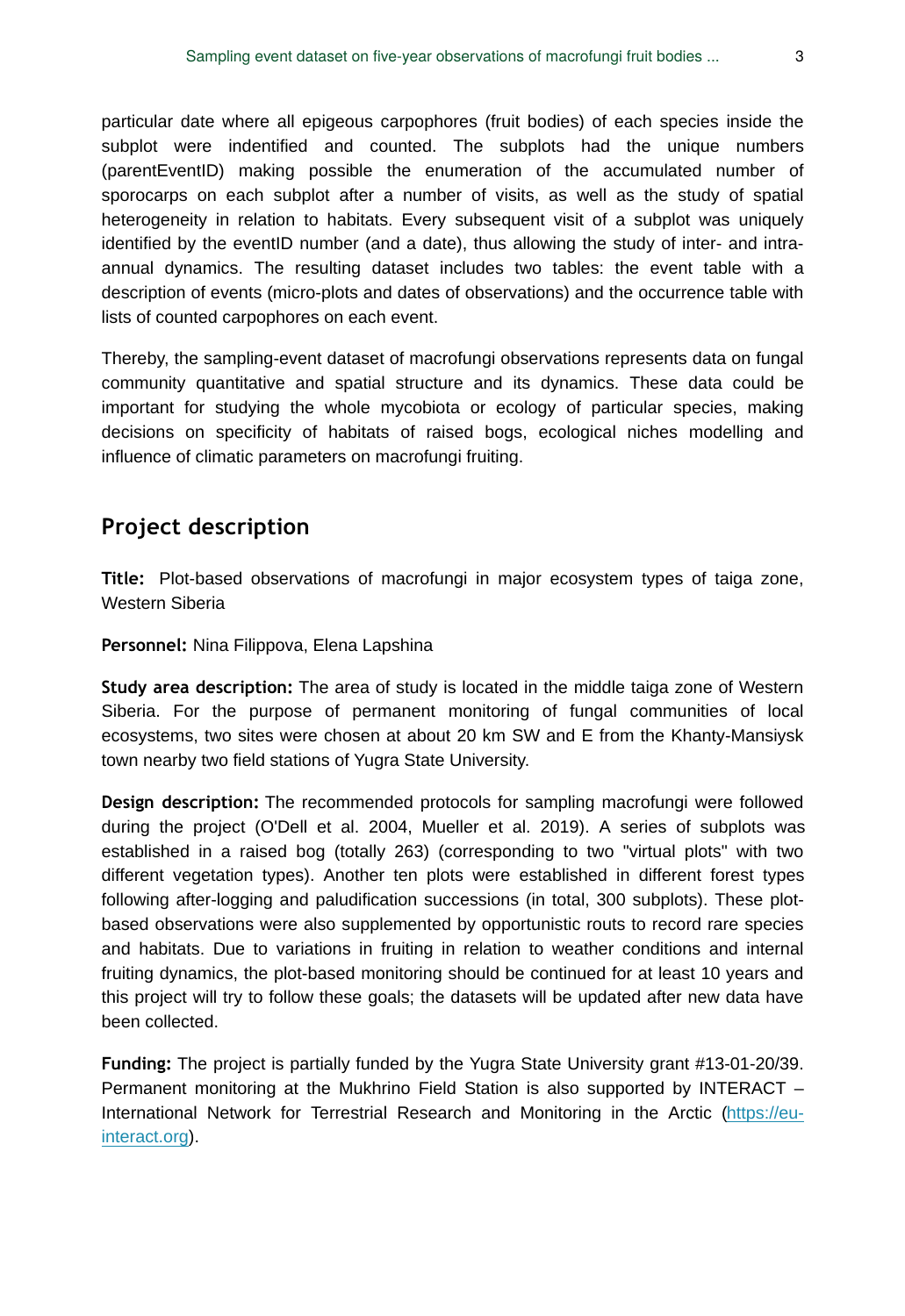# **Sampling methods**

**Study extent:** The long-term monitoring plots were located along a walking board of the research polygon of Mukhrino Field Station (Fig. 1), thereby eliminating any future impacts to the bog as a result of ongoing research programmes. A total of 263 circular x 5 m<sup>2</sup> (for a total area of 1,315 m<sup>2</sup>) long-term monitoring subplots were established in May 2014. This total area is nearly evenly divided between the two major plant communities (two "virtual plots"): Pine-dwarfshrubs-*Sphagnum* dominated bogs (dominated by *Pinus sylvestris*, *Chamaedaphne calyculata*, *Ledum palustre*, *Rubus chamaemorus*, *Sphagnum fuscum*) and Graminoid-*Sphagnum* lawns (dominated by *Scheuchzeria palustris*, *Carex limosa*, *Eriophorum russeolum*, *Oxycoccus palustris*, *Sphagnum balticum*) and incorporates plant community variation. An area of about 700  $m<sup>2</sup>$  is sufficiently large to reveal the fungal community diversity in raised bogs, based on species accumulation curves constructed from these data.



#### Figure 1. doi

General view of the Mukhrino Fields Station infrastructure and position of subplots for observation of macromycetes located along the walking board (in the insert).

**Sampling description:** The recommended protocols for sampling macrofungi were followed in general terms (O'Dell et al. 2004). Four steps of the protocol: selection of observation site, transects and subplots installation, carpophore counting and collecting specimens are described in detail in a published protocol by Mueller et al. (2019).

**Quality control:** About 1,000 dry specimens were collected in line with the project. The collection database is available at: ([https://fungariumysu.org/fungarium-ysu-database;](https://fungariumysu.org/fungarium-ysu-database) [https://www.gbif.org/dataset/d922b606-6c94-4d51-9277-36c9b03872a7\)](https://www.gbif.org/dataset/d922b606-6c94-4d51-9277-36c9b03872a7). All identifications were made by the first author and some collections were sent to experts in a particular taxonomic group for proper naming. Future thorough taxonomic work is also necessary for some taxonomically difficult genera like *Cortinarius*, *Russula* and *Galerina*.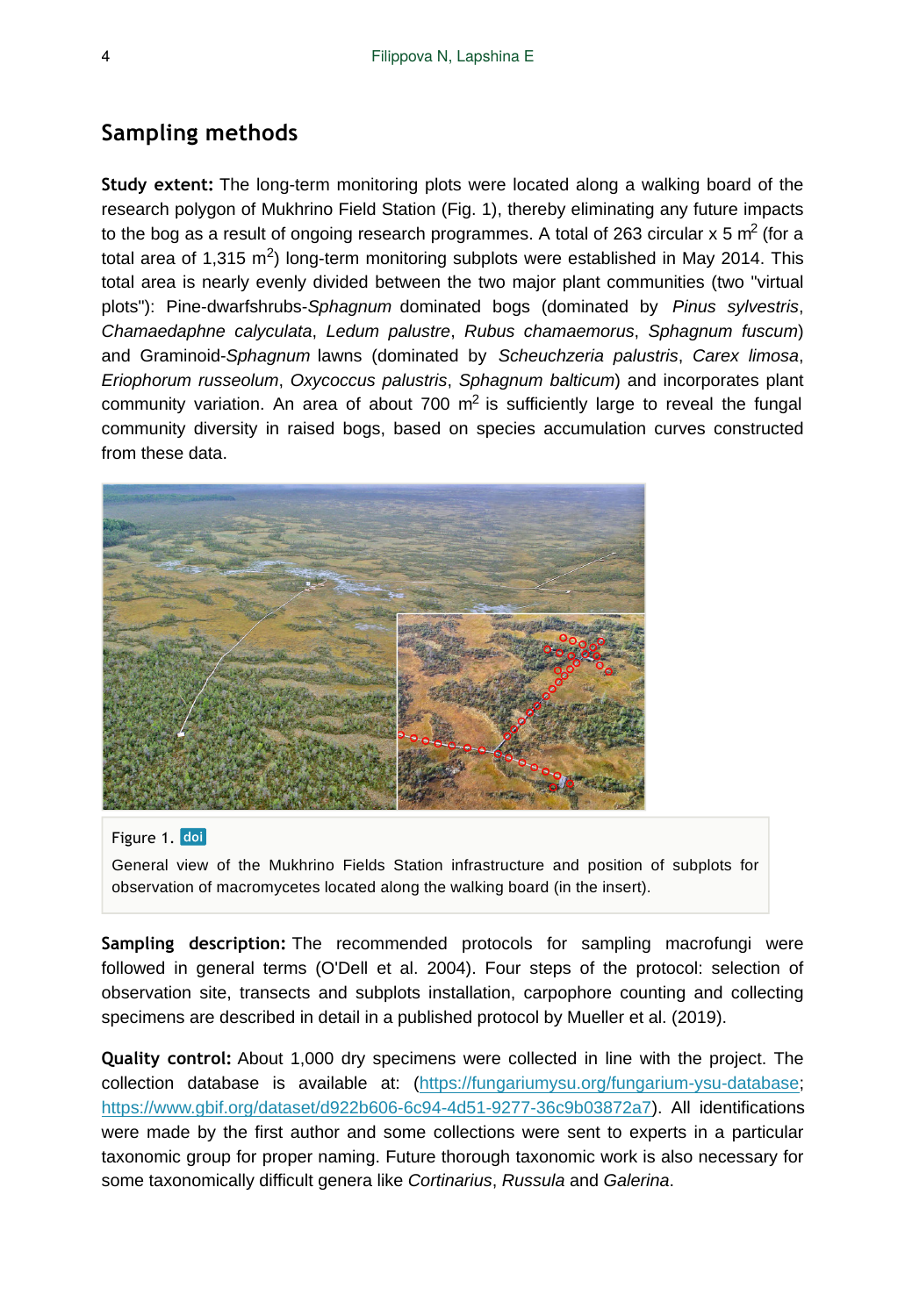**Step description:** In order to preserve the peatland surface, the long-term monitoring subplots were located 5 m apart in a straight line along the walking boards throughout their length. The plots were chosen by ensuring that they fell only into a single plant community. Centres of each subplot were marked with a metal label on the walking board side and a bent bow was used to draw the outlines of a subplot during its examination (Fig. 2).



#### Figure 2. doi

The example of examination of a subplot located in Graminoid-*Sphagnum* lawn community using a bent bow to draw the outlines (total area of a circular subplot = 5  $\text{m}^2$ )

A total of 263 circular 5 m<sup>2</sup> (for a total area of 1,315 m<sup>2</sup>) long-term monitoring subplots were established in May 2014. The subplots were inspected weekly from May to September in 2014-2018 (except for August 2017 when observations were interrupted and some occasional gaps in observations which were interpolated during the following quantitative analyses). All carpophores of each species were counted and collected for subsequent examination. Enumerated carpophores were carefully removed from the subplots, with the exception of Red Listed taxa (*Ascocoryne turficola*, *Entoloma fuscomarginatum*, *Geoglossum sphagnophilum*, *Hygrocybe cinerella*, *Mycena concolor*, *Omphaliaster borealis*, *Psilocybe turficola*), whose carpophores remained untouched.

Climatic data (precipitation, air temperature, soil profile temperature) were collected from a micro-climate monitoring station established nearby the plots ([https://mukhrinostation.com/](https://mukhrinostation.com/research/weather-station/) [research/weather-station/\)](https://mukhrinostation.com/research/weather-station/). The description of vegetation was made in each subplot using the general *relevé* approach.

The common and easily recognisable species were identified in the field. The detailed identification of doubtful species was done in the laboratory. Most of the specimens were identified using Funga Nordica keys (Knudsen and Vesterholt 2008) and some additional monographs on particular taxa were used when necessary. The old fruiting bodies which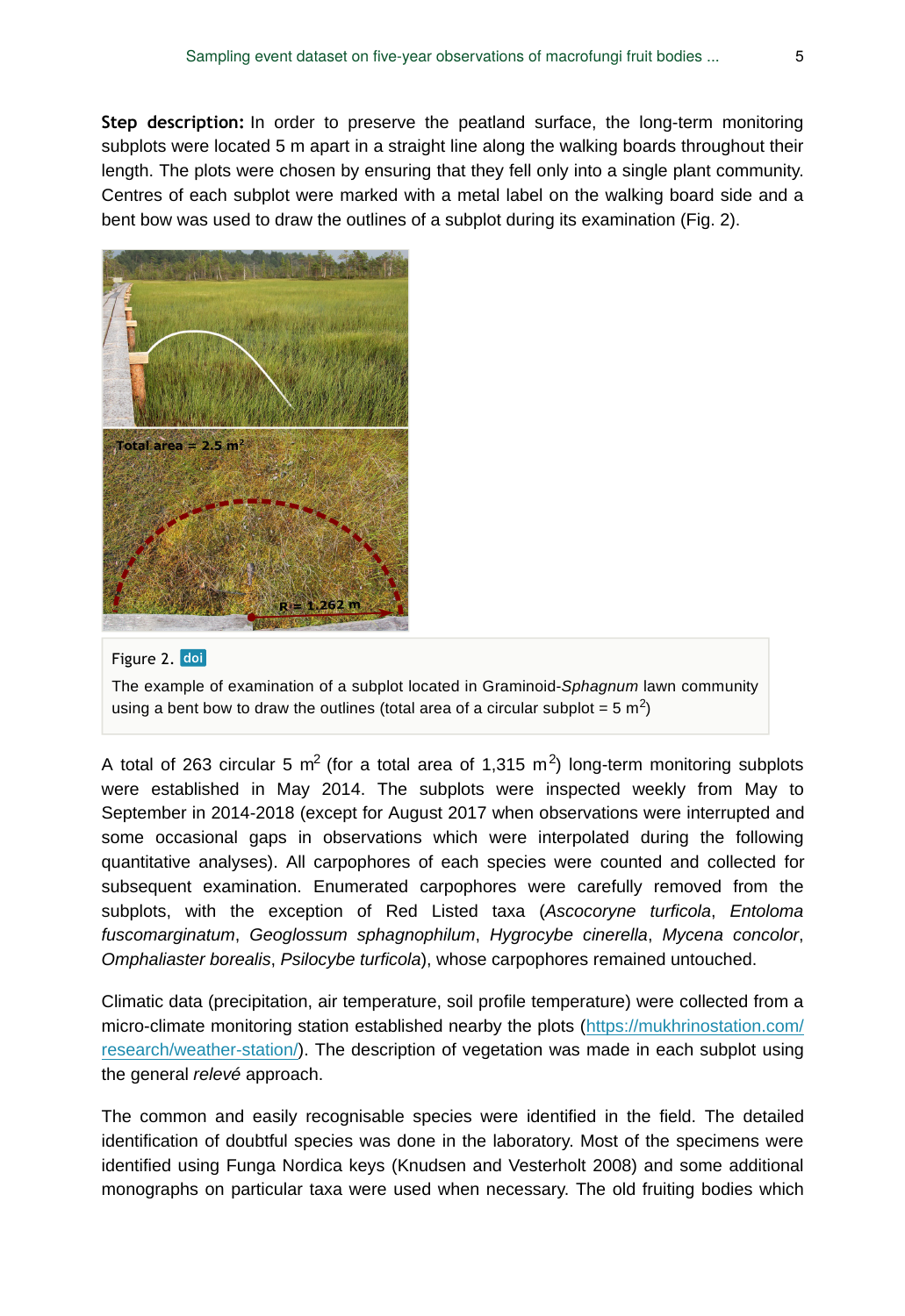were difficult to assign to a particular species were left with the genus level identification (about 100 of this kind of records in the database).

The collections were processed as described in Lodge et al. (2004). Fresh fruiting bodies were wrapped in aluminium foil and carried to the laboratory to be processed on the day of collection. The processing of specimens included:

- 1. photographing on a photo-studio table;
- 2. description of vital characters;
- 3. preliminary microscopy and identification;
- 4. filling the data in the database;
- 5. labelling;
- 6. drying at 50°C to store in the Fungarium of Yugra State University;

The detailed identification was done during the winter following the collection season. Dry specimens were rehydrated in tap water or KOH (10%); dyes and other chemicals (Congo Red, Melzer's reagent, ammonia) were applied when necessary. A Zeiss Axiostar microscope with Achromat 5/0.12, 10/0.25, 40/0.65 (dry) and 100/1.25 (oil immersion) objectives was used for microscopical examination.

# **Geographic coverage**

**Description:** The studied area is located in the middle taiga zone of Western Siberia. Mukhrino Field Station of Yugra State University was established 30 km SW from Khanty-Mansiysk, nearby the Mukhrina River (left inflow of the Irtysh River). The research polygon of the station, located in a bog, has the infrastructure of walking boards along which the monitoring programme was established. The subplots for long-term monitoring of macrofungi were located along the boardwalk line within the radius of about 500 m from the central coordinate of the infrastructure (60.89188N, 68.68233E).

**Coordinates:** 60.889 and 60.896 Latitude; 68.670 and 68.692 Longitude.

# **Taxonomic coverage**

**Description:** Terrestrial macrofungi (larger fungi) were studied during the survey. The group was defined as the macrofungi which are confined to terrestrial habitat as opposed to wood-inhabiting species representing another prominent community in boreal forests. However, these groups partially overlap and we recorded species growing on mossy old trunks or buried wood within the plots. Our study included the following groups in the analysis: Discomycetes, Agaricoid, Boletoid, Aphyllophoroid fungi (we omitted brackets, crusts and jellies but included clubs and coral fungi) and some other groups in minority. The taxonomic coverage includes representatives of two divisions (Ascomycota - 4 species, Basidiomycota - 65), three classes (Agaricomycetes - 65, Leotiomycetes - 2, Pezizomycetes - 2) and 22 families (Amanitaceae - 1, Auriscalpiaceae - 1, Boletaceae - 1,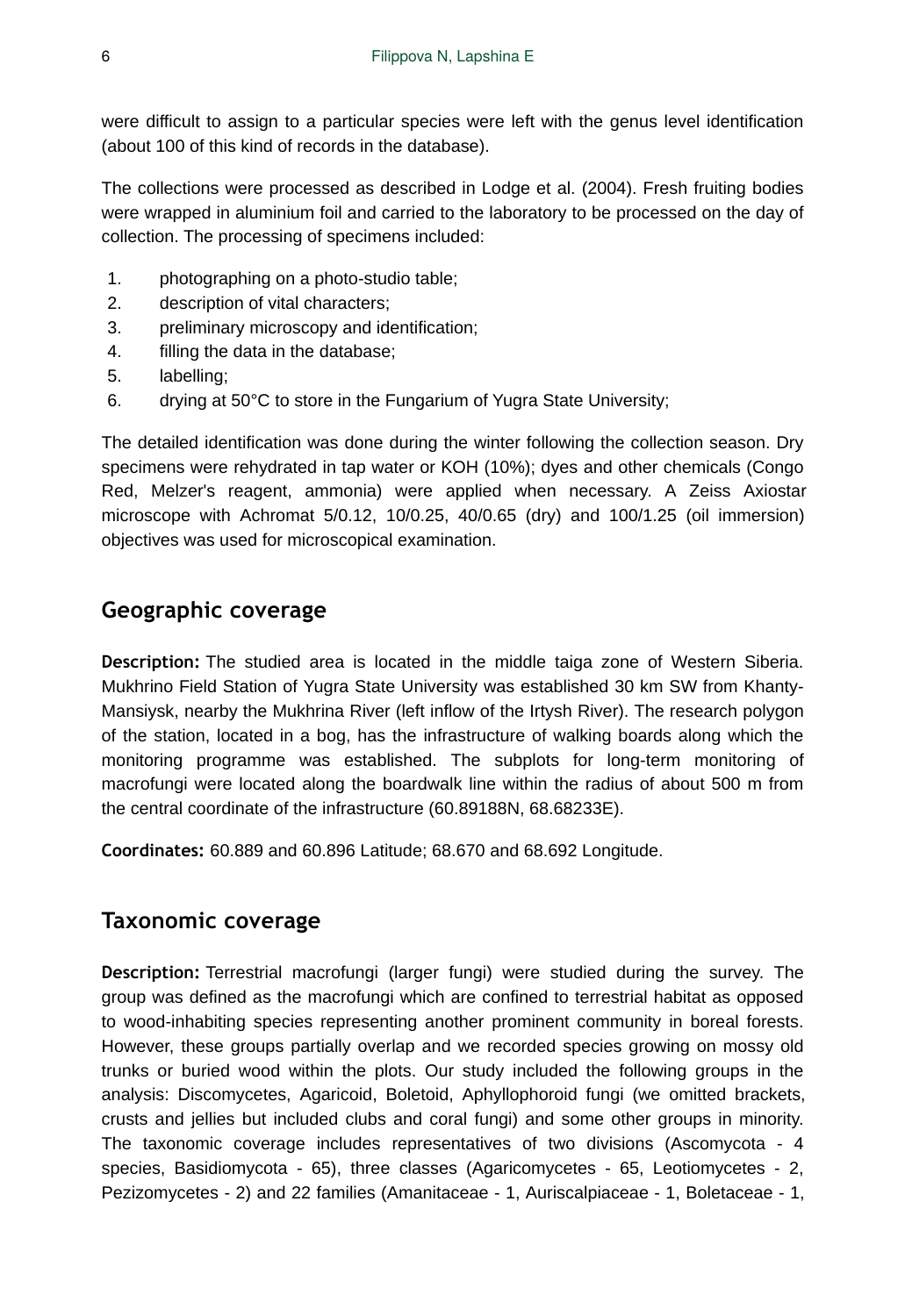Clavariaceae - 1, Cortinariaceae - 16, Entolomataceae - 2, Helotiaceae - 1, Hydnangiaceae - 1, Hygrophoraceae - 4, Hymenogastraceae - 12, Inc. sed. - 1, Inocybaceae - 1, lyophyllaceae - 1, Mycenaceae - 5, Omphalotaceae - 3, Physalacriaceae - 1, Russulaceae - 5, Sarcosomataceae - 2, Sclerotiniaceae - 1, Strophariaceae - 3, Suillaceae - 2, Tricholomataceae - 4 species).

**Taxa included:**

| Rank    | <b>Scientific Name</b> | <b>Common Name</b> |
|---------|------------------------|--------------------|
| kingdom | Fungi                  | Mushrooms          |

## **Temporal coverage**

**Notes:** From 2014 through 2018, the subplots were inspected weekly from May to September

## **Collection data**

**Collection name:** Fungarium, part of the Yugra State University Biological Collection

**Collection identifier:** YSU-F

**Parent collection identifier:** YSU [\(http://sweetgum.nybg.org/science/ih/herbarium](http://sweetgum.nybg.org/science/ih/herbarium-details/?irn=244549)[details/?irn=244549](http://sweetgum.nybg.org/science/ih/herbarium-details/?irn=244549))

**Specimen preservation method:** dried

#### **Usage rights**

**Use license:** Creative Commons Public Domain Waiver (CC-Zero)

#### **Data resources**

**Data package title:** Plot-based observations of macrofungi in raised bogs in Western Siberia

**Resource link:** [http://gbif.ru:8080/ipt/archive.do?r=bogfunplots](https://doi.org/10.15468/e9g5ri)

**Alternative identifiers:** [https://doi.org/10.15468/e9g5ri](http://gbif.ru:8080/ipt/archive.do?r=bogfunplots)

#### **Number of data sets:** 1

**Data set name:** Plot-based observations of macrofungi in raised bogs in Western Siberia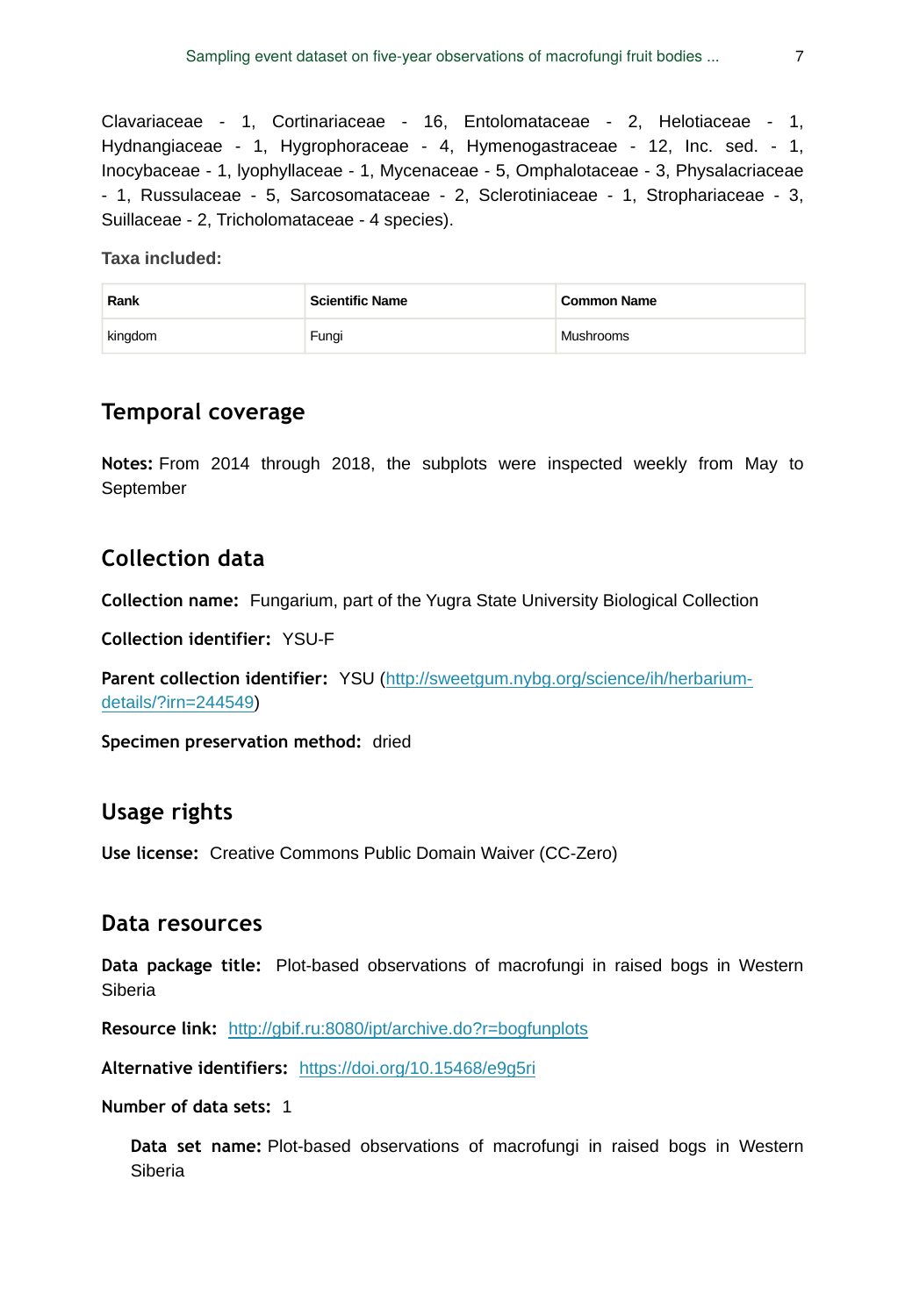#### **Character set:** UTF-8

#### **Download URL:** [https://www.gbif.org/dataset/acd76923-54da-4799-b4b0](https://www.gbif.org/dataset/acd76923-54da-4799-b4b0-cfe585c2c0b8) [cfe585c2c0b8](https://www.gbif.org/dataset/acd76923-54da-4799-b4b0-cfe585c2c0b8)

#### **Data format:** Darwin Core

**Description:** The dataset includes two related tables of Darwin Core format, the basic *Event* table and the related *Occurrence* table (Filippova 2019). The *Event* table includes 20 fields and 16,569 records. The fields include description of habitat, geography, date and subplot size. All subplots observations were registered including those with absence records of fungi, 163 subplots by 63 visits totalling in 16,569 records. The *Occurrence* table includes 7 fields and 6,011 records. The fields include the scientific name and carpophore counts within each subplot on a particular date. The two tables are related by the eventID field. The absence of occurrence records corresponding to the record in the Event table marks absence of fungi within a subplot on a particular date.

| <b>Column label</b>                            | <b>Column description</b>                               |
|------------------------------------------------|---------------------------------------------------------|
| eventDate (Event table)                        | Date of subplots examination                            |
| parentEventID (Event table)                    | A unique number of a subplot                            |
| eventID (Event table)                          | Unique identifier of a particular visit of each subplot |
| habitat (Event table)                          | Vegetation cover                                        |
| decimalLatitude (Event table)                  | Geographic latitude                                     |
| decimalLongitude (Event table)                 | Geographic longitude                                    |
| geodeticDatum (Event table)                    | Geodetic datum                                          |
| coordinateUncertaintyInMeters (Event<br>table) | Coordinate uncertainty in metres                        |
| coordinatePrecision (Event table)              | Coordinate precision                                    |
| minimumElevationInMetres (Event table)         | Minimum elevation                                       |
| maximumElevationInMetres (Event table)         | Maximum elevation                                       |
| sampleSizeValue (Event table)                  | The size of a subplot                                   |
| sampleSizeUnit (Event table)                   | Size unit                                               |
| sampingProtocol (Event table)                  | Sampling protocol                                       |
| country (Event table)                          | Country                                                 |
| countryCode (Event table)                      | Country code                                            |
| stateProvince (Event table)                    | Province                                                |
| municipality (Event table)                     | The nearest town                                        |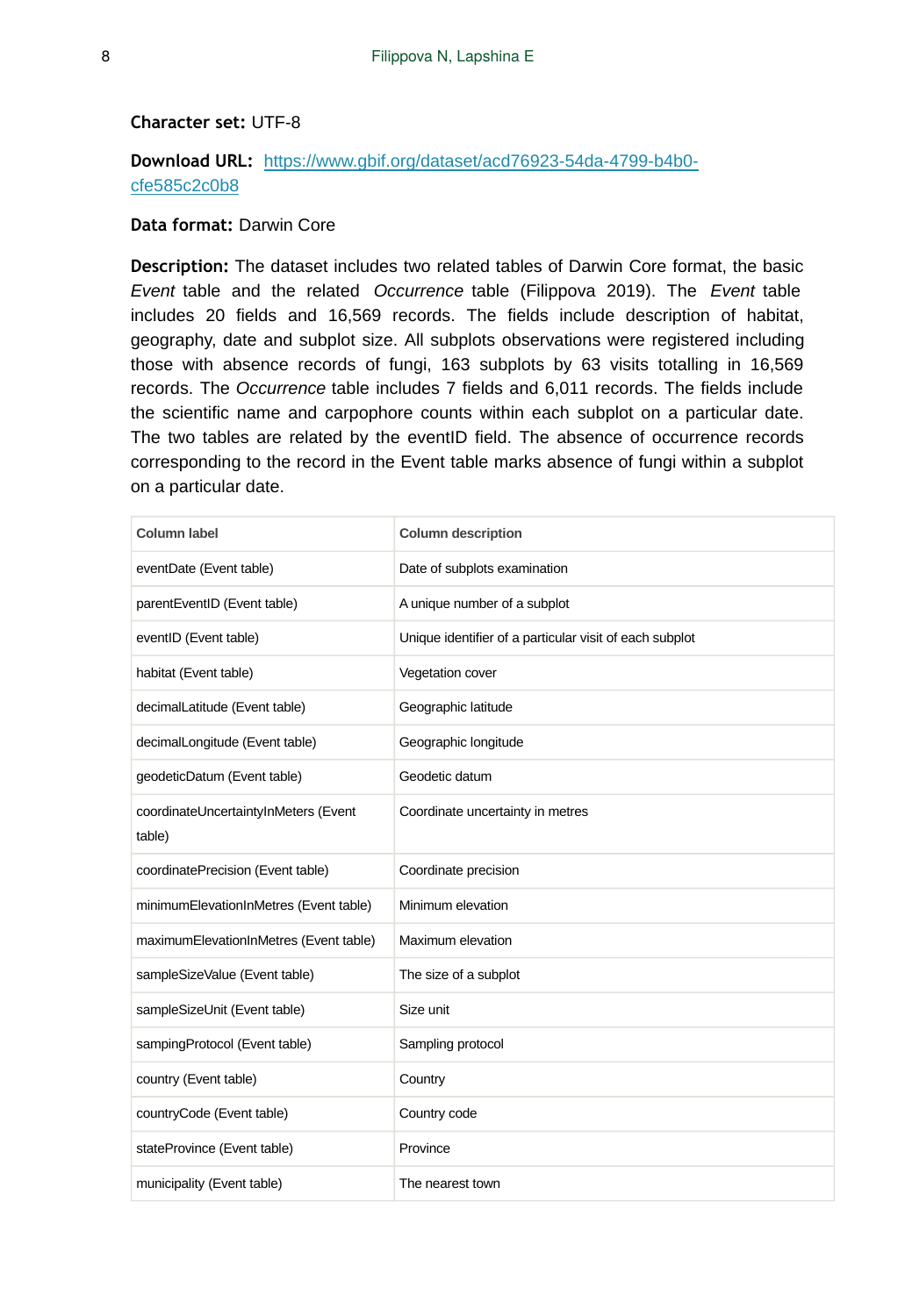| locality (Event table)                  | Locality                                                                           |
|-----------------------------------------|------------------------------------------------------------------------------------|
| type (Event table)                      | The name of the resource                                                           |
| eventID (Occurrence table)              | Unique identifier of a particular visit of each subplot                            |
| occurrenceID (Occurrence table)         | Unique identifier of a particular observations of each species within a<br>subplot |
| basisOfRecord (Occurrence table)        | Basis of record (human observation)                                                |
| Kingdom (Occurrence table)              | Kingdom                                                                            |
| scientificName (Occurrence table)       | Scientific name                                                                    |
| organism Quantity (Occurrence table)    | Number of carpophores                                                              |
| organismQuantityType (Occurrence table) | Quantity type (number of fruitbodies)                                              |

# **Acknowledgements**

The project is partially funded by the Yugra State University grant number 13-01-20/39. Permanent monitoring at the Mukhrino Field Station is also supported by INTERACT – International Network for Terrestrial Research and Monitoring in the Arctic [\(https://eu](https://eu-interact.org)[interact.org](https://eu-interact.org)).

## **References**

- Filippova N (2019) Plot-based observations of macrofungi in raised bogs in Western Siberia. Version 1.16. Yugra State University Biological Collection (YSU BC). Sampling event dataset accessed via GBIF.org on. [https://doi.org/10.15468/e9g5ri.](https://doi.org/10.15468/e9g5ri) Accessed on: 2019-4-19.
- Knudsen H, Vesterholt J (Eds) (2008) Funga Nordica. Nordsvamp, Copenhagen, 965 pp. [ISBN 978-87-983961-3-0 87-983961-3-7]
- Lodge JD, Ammirati JF, O'Dell TE, Mueller GM (2004) Collecting and describing macrofungi. In: Mueller GM, Bills GF, Foster MS (Eds) Biodiversity of fungi, Inventory and monitoring methods. Elsevier Academic Press, Amsterdam & Boston, 128-163 pp. [ISBN 0-12-509551-1 978-0-12-509551-8].
- Mueller GM, Schmit JP, Huhndorf SM, Ryvarden L, O'Dell TE, Lodge DJ, Leacock PR, Mata M, Umana L, Wu QF, Czederpilz DL (2004) Recommended protocols for sampling macrofungi. Biodiversity of fungi: inventory and monitoring methods. Elsevier Academic Press, Amsterdam & Boston, 168-172 pp. [ISBN 0-12-509551-1 978-0-12-509551-8].
- Mueller GM, Schmit JP, Huhndorf SM, Ryvarden L, O'Dell TE, Lodge DJ, Leacock P, Mata M, Umana L, Wu Q, Czederpilz DL (2019) Sampling macrofungi using fixed-sized plots v1 (protocols.io.z2xf8fn). protocols.io<https://doi.org/10.17504/protocols.io.z2xf8fn>
- O'Dell TE, Lodge DJ, Mueller GM (2004) Approaches to sampling macrofungi. In: Mueller GM, Bills GF, Foster MS (Eds) Biodiversity of fungi. Inventory and monitoring methods.